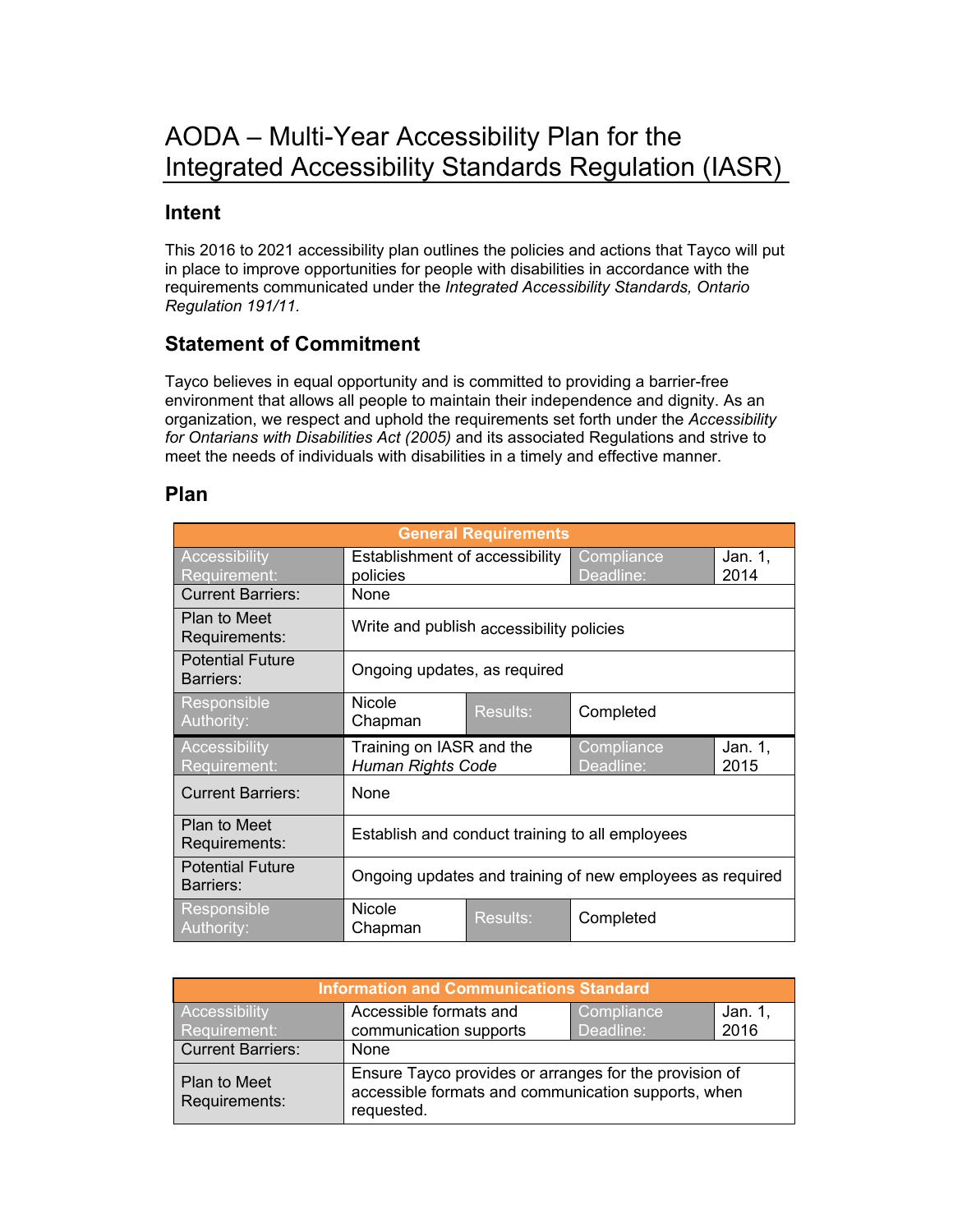| <b>Potential Future</b><br>Barriers: |                                                                         |          |                         |                 |
|--------------------------------------|-------------------------------------------------------------------------|----------|-------------------------|-----------------|
| Responsible<br>Authority:            | <b>Nicole</b><br>Chapman                                                | Results: | Completed               |                 |
| Accessibility<br>Requirement:        | Accessible websites and web<br>content                                  |          | Compliance<br>Deadline: | Jan. 1,<br>2014 |
| <b>Current Barriers:</b>             |                                                                         |          |                         |                 |
| Plan to Meet<br>Requirements:        | New website was built with AODA web accessibility<br>standards in mind. |          |                         |                 |
| <b>Potential Future</b><br>Barriers: | Ensure new technology and website updates comply.                       |          |                         |                 |
| Responsible<br>Authority:            | <b>Emily Boland</b>                                                     | Results: | Completed               |                 |

| <b>Employment Standard</b>           |                                                                                                                                                                                                                                                                                                      |          |                         |                 |  |
|--------------------------------------|------------------------------------------------------------------------------------------------------------------------------------------------------------------------------------------------------------------------------------------------------------------------------------------------------|----------|-------------------------|-----------------|--|
| <b>Accessibility</b><br>Requirement: | Recruitment, assessment<br>and selection processes                                                                                                                                                                                                                                                   |          | Compliance<br>Deadline: | Jan. 1,<br>2016 |  |
| <b>Current Barriers:</b>             | None                                                                                                                                                                                                                                                                                                 |          |                         |                 |  |
| Plan to Meet<br>Requirements:        | Applicants will be informed that these accommodations are<br>available, upon request, for the interview process and for<br>other candidate selection methods. Where an<br>accommodation is requested, Tayco will consult with the<br>applicant and provide or arrange for suitable<br>accommodation. |          |                         |                 |  |
| <b>Potential Future</b><br>Barriers: |                                                                                                                                                                                                                                                                                                      |          |                         |                 |  |
| Responsible<br>Authority:            | Nicole<br>Chapman                                                                                                                                                                                                                                                                                    | Results: | Completed               |                 |  |
| Accessibility<br>Requirement:        | Informing employees of<br>supports                                                                                                                                                                                                                                                                   |          | Compliance<br>Deadline: | Jan. 1,<br>2016 |  |
| <b>Current Barriers:</b>             | None                                                                                                                                                                                                                                                                                                 |          |                         |                 |  |
| Plan to Meet<br>Requirements:        | Tayco will ensure that employees are aware of our policies<br>for employees with disabilities and any changes to these<br>policies as they occur.                                                                                                                                                    |          |                         |                 |  |
| <b>Potential Future</b><br>Barriers: | Ongoing training for all new employees.                                                                                                                                                                                                                                                              |          |                         |                 |  |
| Responsible<br>Authority:            | Nicole<br>Chapman                                                                                                                                                                                                                                                                                    | Results: | Completed               |                 |  |
| <b>Accessibility</b><br>Requirement: | Accessible formats and<br>communication supports for<br>employees                                                                                                                                                                                                                                    |          | Compliance<br>Deadline: | Jan. 1,<br>2016 |  |
| <b>Current Barriers:</b>             | None                                                                                                                                                                                                                                                                                                 |          |                         |                 |  |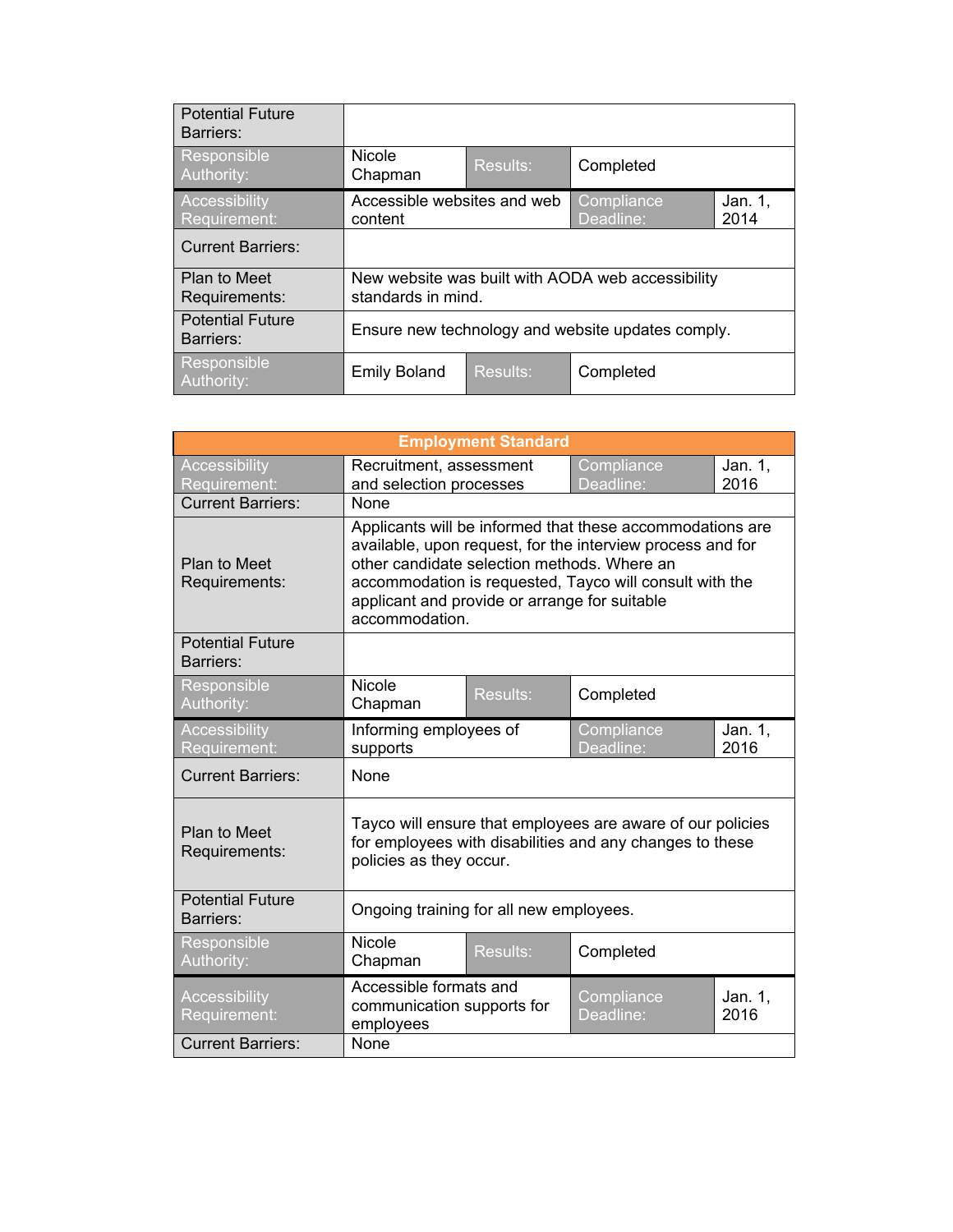| <b>Plan to Meet</b><br>Requirements:                      | If an employee with a disability requests it, Tayco will provide<br>or arrange for the provision of accessible formats and<br>communication supports for the following:<br>Information needed in order to perform his/her job;<br>and<br>Information that is generally available to all<br>$\bullet$<br>employees in the workplace.         |          |                         |                 |
|-----------------------------------------------------------|---------------------------------------------------------------------------------------------------------------------------------------------------------------------------------------------------------------------------------------------------------------------------------------------------------------------------------------------|----------|-------------------------|-----------------|
| <b>Potential Future</b><br>Barriers:                      | Ongoing training for all new employees.                                                                                                                                                                                                                                                                                                     |          |                         |                 |
| Responsible<br>Authority:                                 | Nicole<br>Results:<br>Completed<br>Chapman                                                                                                                                                                                                                                                                                                  |          |                         |                 |
| Accessibility<br>Requirement:                             | Workplace emergency<br>response information                                                                                                                                                                                                                                                                                                 |          | Compliance<br>Deadline: | Jan. 1,<br>2012 |
| <b>Current Barriers:</b>                                  | None                                                                                                                                                                                                                                                                                                                                        |          |                         |                 |
| <b>Plan to Meet</b><br>Requirements:                      | Where required, Tayco will create individual workplace<br>emergency response information for employees with<br>disabilities. This information will take into account the unique<br>challenges created by the individual's disability and the<br>physical nature of the workplace, and will be created in<br>consultation with the employee. |          |                         |                 |
| <b>Potential Future</b><br>Barriers:                      | Ongoing training for all new employees.                                                                                                                                                                                                                                                                                                     |          |                         |                 |
| Responsible<br>Authority:                                 | Nicole<br>Chapman                                                                                                                                                                                                                                                                                                                           | Results: | Completed               |                 |
| Accessibility<br>Requirement:<br><b>Current Barriers:</b> | Documented individual<br>Compliance<br>Jan. 1,<br>Deadline:<br>2016<br>accommodation plans<br>None                                                                                                                                                                                                                                          |          |                         |                 |
| <b>Plan to Meet</b><br>Requirements:                      | Tayco will develop and have in place written processes for<br>documenting individual accommodation plans for employees<br>with disabilities.                                                                                                                                                                                                |          |                         |                 |
| <b>Potential Future</b><br>Barriers:                      | Ongoing training for all new employees.                                                                                                                                                                                                                                                                                                     |          |                         |                 |
| Responsible<br>Authority:                                 | Nicole<br>Chapman                                                                                                                                                                                                                                                                                                                           | Results: | Completed               |                 |
| <b>Accessibility</b><br>Requirement:                      | Return to work process                                                                                                                                                                                                                                                                                                                      |          | Compliance<br>Deadline: | Jan. 1,<br>2016 |
| <b>Current Barriers:</b>                                  | None                                                                                                                                                                                                                                                                                                                                        |          |                         |                 |
| Plan to Meet<br>Requirements:                             | Tayco will develop and implement return to work processes<br>for employees who are absent from work due to a disability<br>and require disability-related accommodation(s) in order to<br>return to work.                                                                                                                                   |          |                         |                 |
| <b>Potential Future</b><br>Barriers:                      | Ongoing training for all new employees.                                                                                                                                                                                                                                                                                                     |          |                         |                 |